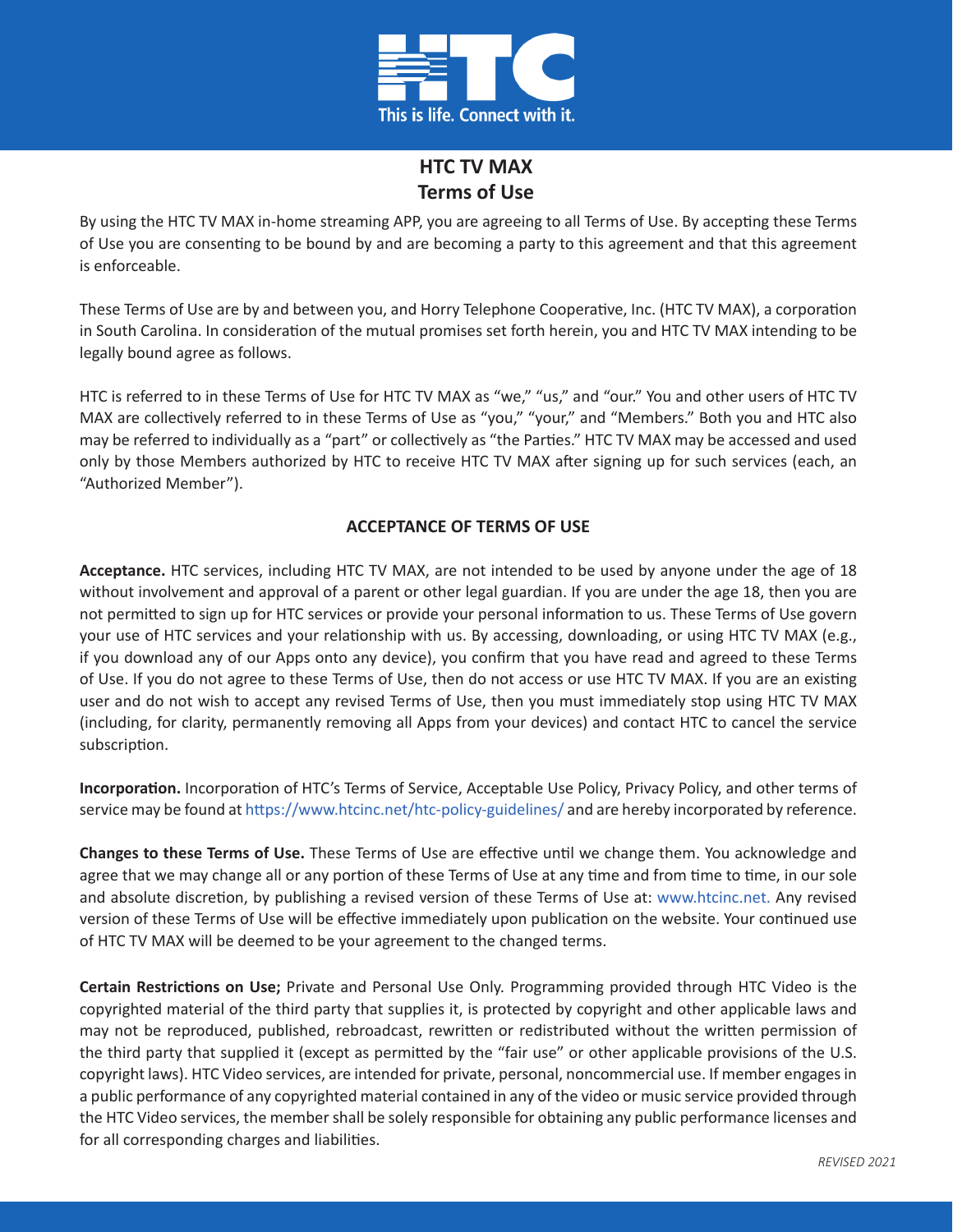## **OUR SERVICES**

**HTC TV MAX.** By subscribing to HTC TV MAX, you receive access to and use of: (i) certain software, technology and other intellectual property rights (including all functionality and data contained therein) owned or operated by us (regardless whether available for download directly or indirectly from HTC); (ii) websites owned, operated or otherwise controlled by, or on behalf of, us; (iii) the content accessible by you (e.g., any and all transaction and subscription video, audio, data, interactive, programming, advertising and other content); and (iv) any and all other products and/or services accessed, provided, used or otherwise made available to you, including to enhance past or then-current HTC TV MAX.

**Internet Connection.** HTC TV MAX is designated as an in-home streaming application for most content within the service and in order to access and use HTC TV MAX, you must have an HTC broadband internet connection for your location of residence in which you subscribe and utilize the HTC TV MAX service ("Internet Connectivity"). It is your responsibility to obtain and maintain the Internet Connectivity necessary to access and use HTC TV MAX. HTC is not responsible for the amount of data consumed by you in connection with your use of HTC TV MAX. The time it takes to access and use HTC TV MAX (e.g., watching a movie or TV show) will vary based on a number of factors, including your location, the quality of your internet connection, the available bandwidth at the time of your request, the format of HTC TV MAX you are attempting to access, the device(s) you use to access HTC TV MAX and other factors outside of our control. HTC makes no representations or warranties about the speed or quality of your watching experience on any device, and reserves the right change the HTC TV MAX service (e.g., the format) based on the specifications of your Internet Connectivity (e.g., if your Internet Connection or device do not meet our required standards for accessing and viewing high-definition ("HD") content, then any HD content accessed by you may be automatically re-formatted by us in an attempt to improve your experience). We suggest that you ensure that your Internet Connectivity, Permitted Device(s) (as defined below) and configuration are compatible with HTC TV MAX and the format thereof.

**Devices.** Not all devices are compatible, or permissible, for use with HTC TV MAX. For a current list of devices permitted for use with HTC TV MAX ("Permitted Devices"), please review the devices listed at: [www.htcinc.net/HTC TV](http://www.htcinc.net/HTC) MAX. Permitted Devices are manufactured and/or sold by entities other than HTC, and you will need to obtain such Permitted Device from a third-party provider of such device at your sole cost and expense. In addition, HTC TV MAX, or portions of the functionality thereof, may be "blacked- out" or unavailable on certain Permitted Device(s). By accessing or using HTC TV MAX, you agree to look solely to the third party that manufactured of the device for any issues related to such device, the operating system thereon and/or its or their compatibility with HTC TV MAX. HTC TAKES NO RESPONSIBILTY WHATSOEVER FOR AND HTC DOES NOT WARRANT THE PERFORMANCE OF ANY DEVICE OR GUARANTEE THAT SUCH DEVICE (OR THE APPLICABLE OPERATING SYSTEM OR VERSION) WILL BE (OR REMAIN) COMPATIBLE WITH ANY OF OUR SERVICES.

**HTC TV MAX Changes;** Packaging of HTC TV MAX. In addition to, and without limiting any other provisions in these Terms of Use, HTC may, permanently or temporarily, add, delete, rearrange, alter, interrupt, change, and/or eliminate: (i) any and all prices, fees and/or charges; (ii) packages, programming, programming suppliers, services offered by suppliers; (iii) available of the Network DVR (described in 2.(f) below) with respect to any particular programming and/or programming suppliers, (iv) software, applications, features and/or functionalities and technical and/or functional requirements, (v) Permitted Devices, (vi) compatible operating systems, (vii) and/or minimum Internet Connectivity required to use HTC TV MAX, from time to time and at any time. In the event that we add, alter and/or change any prices, fees, and/or charges, then you agree to pay such added, altered, and/or changed prices, fees and/or charges. In the event that we add, delete, rearrange, alter, change and/or eliminate any packages, availability of the Network DVR with respect to any particular programming and/or programming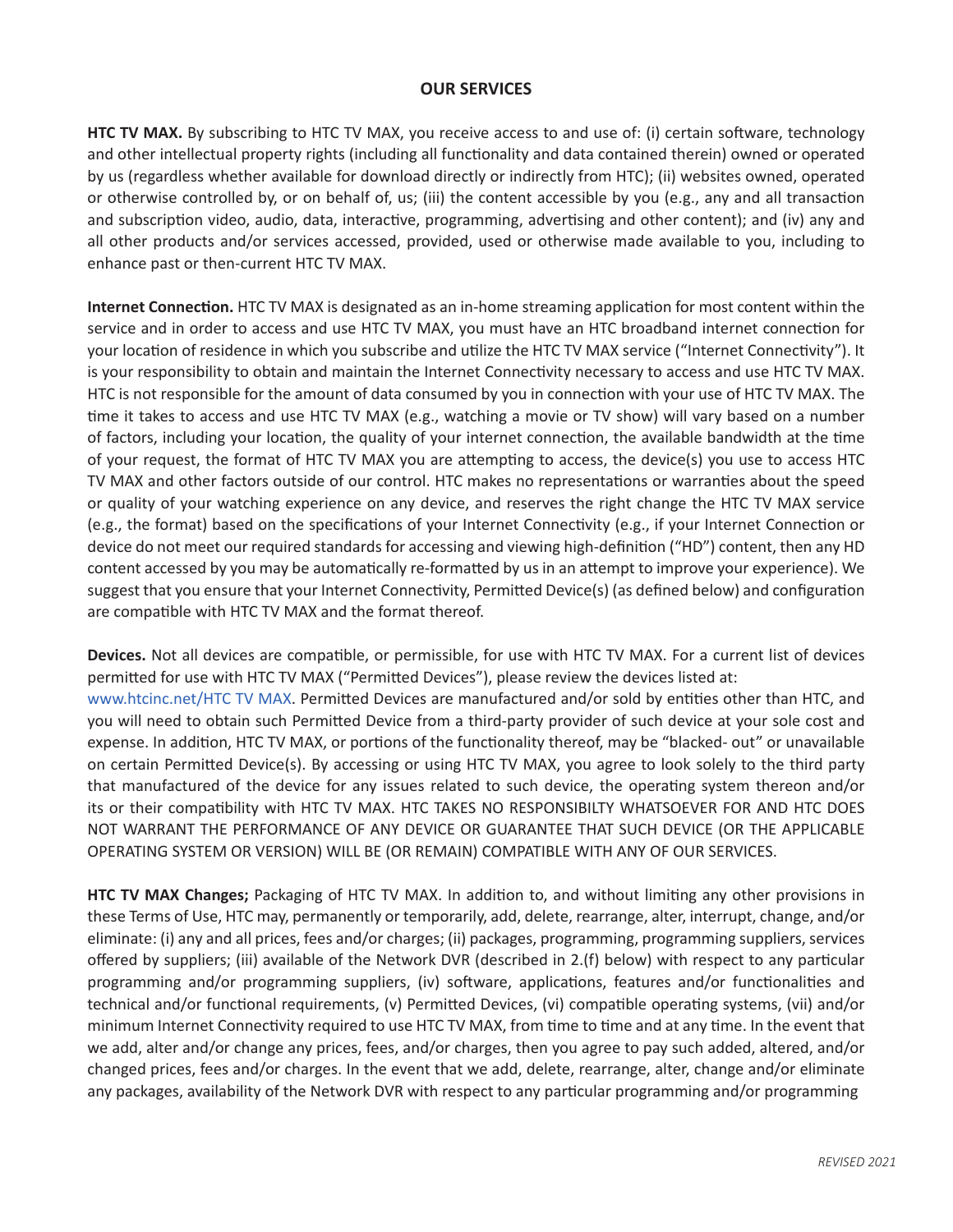suppliers, software applications, features and/or functionalities, then you acknowledge and agree that (a) we have no obligation to replace or supplement such packages, availability of the Network DVR with respect to any particular programming and/or programming suppliers, software, applications, features and/or functionalities, and (b) you are not entitled to any credits, refunds, price reductions, or any other form of compensation because of any such addition, deletion, rearrangement, alteration, change and/or elimination. You further acknowledge and agree that such additions, deletions, rearrangements, alterations, changes and/or eliminations are not a discretionary act by us if they are due, in whole or in part, to the termination, suspension or expiration of our legal right to provide such packages, availability of the Network DVR with respect to any particular programming and/ or programming suppliers, software, applications, features and/or functionalities.

**Programming Content and Restrictions.** Portions of HTC TV MAX may be "blacked out" in your viewing area (e.g., local broadcast channels, sporting events and/or other content for which you do not have the rights to access); if you circumvent or attempt to circumvent any of these "blackouts," then you may be subject to termination of your HTC TV MAX service and to legal action brought by us or third parties. Portions of HTC TV MAX may have additional restrictions and your access to HTC TV MAX will be subject to those restrictions (e.g., you must be at least 18 years of age, or the applicable age of majority where you live, in order to access certain adult-oriented programming). You understand that the HTC TV MAX Service may include, and the App may allow you to access Content that may be considered offensive, indecent, explicit, or otherwise objectionable. This Content may or may not be identified as being objectionable including but not limited to, explicit language or imagery. HTC TV MAX shall have no liability to you for such Content. Any content descriptions, genres, or other categories are provided for your convenience, and HTC TV MAX does not guarantee their accuracy or assume any obligation to provide same. You understand that video content resolution is affected by many factors, and as a result no specific resolution is guaranteed.

**Network DVR.** If you subscribe to HTC TV MAX's Network DVR functionality, you may save programming on the Network DVR for later viewing. The number of programming hours that can be saved will depend on the level of Network DVR service you purchase. Due to contractual limitations from some of the parties who provide programming to HTC for HTC TV MAX, some programming may not be available to be recorded and saved on the network DVR.

**Compliance with Law.** You agree to use HTC TV MAX, including all features and functionalities associated therewith, in accordance with all applicable laws (e.g., public performance limitations or other restrictions on any use of HTC TV MAX or contents therein). You agree not to archive, download (other than through caching necessary for personal use), reproduce, distribute, modify, display, perform, publish, license, create derivative works from, offer for sale, or otherwise use or gain access to all or any portion of HTC TV MAX, except as explicitly authorized in these Terms of Use, without express written permission from HTC. You also agree not to: circumvent, remove, alter, deactivate, degrade, thwart or otherwise interfere with HTC TV MAX; use any robot, spider, scraper or other automated means to access HTC TV MAX; decompile, reverse engineer or disassemble HTC TV MAX (e.g., software or other products); insert any code or product, or otherwise manipulate or interfere with HTC TV MAX (e.g., running HTC TV MAX on a device not permitted for use by us); or, use any data mining, data gathering, or extraction method. In addition, you agree not to upload, post, e-mail, or otherwise send or transmit any material designed to interrupt, interfere with, destroy, or limit the functionality of HTC TV MAX, or other software, hardware, or telecommunications equipment associated with HTC TV MAX (e.g., any software viruses or any other computer code, files, or programs). In the event that we learn that you are using any HTC TV MAX in a manner that constitutes infringement of third-party intellectual property rights, including rights granted by U.S. copyright law, your HTC TV MAX service will be terminated.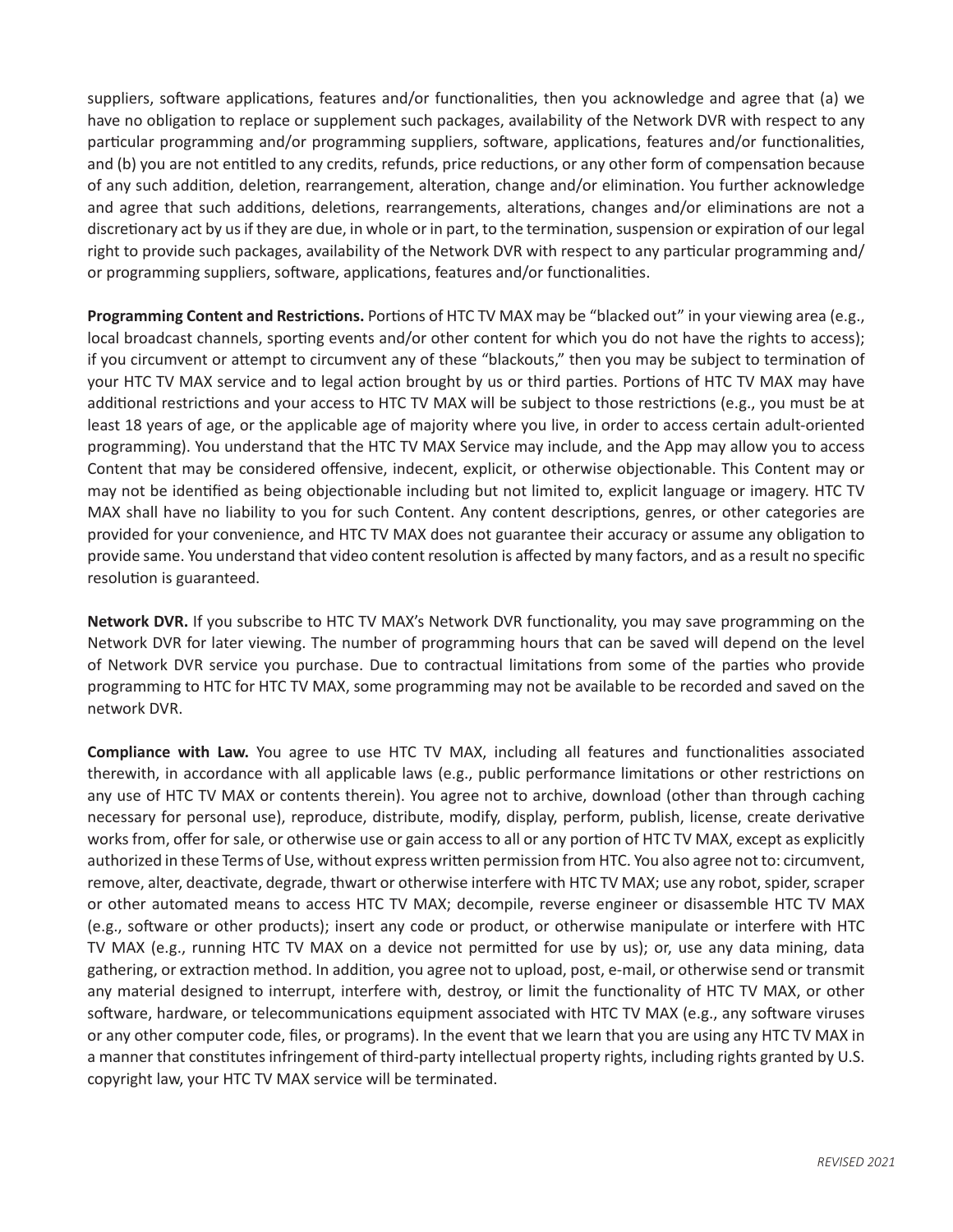**Privacy.** Collection and use of your information are addressed in HTC's Privacy Policy, the terms of which are incorporated herein. Please review our Privacy Policy to understand our practices at <https://www.htcinc.net/htc-policy-guidelines/>.

#### **ACCESS TO SERVICES**

**Login Credentials.** You are responsible for any and all actions, omissions, or other activities related to your Login Credentials, including any Authorized Members you permit to use those credentials. Please be aware that to maintain exclusive control and ensure compliance with these Terms of Use, you may not reveal or share your Login Credentials with anyone. In addition, if you would like to ensure that others cannot access your Account by contacting Customer Service (as defined below) and potentially altering your control, then you should take the necessary precautions not to reveal any personal or sensitive information used to identify yourself in connection with a lost password or user name (e.g., billing information, government issued IDs, or secret question answers). If you believe that your Account has been accessed by anyone other than you or any Authorized Members you have permitted there under, or otherwise without permission or in any unauthorized manner, then you must contact us immediately at 843-365-2151. You are responsible for updating and maintaining the truth and accuracy of the information provided to us relating to your Account (e.g., current billing information for HTC TV MAX (as defined below)). YOU UNDERSTAND THAT BY SHARING ACCESSS TO OUR SERVICES OR YOUR LOGIN CREDENTIALS, OR BY OTHERWISE ALLOWING OTHERS TO ACCESS YOUR ACCOUNT, YOU AGREE TO BE RESPONSIBLE FOR ASSURING THAT ANY AND ALL SUCH USERS COMPLY WITH THESE TERMS OF USE AND THAT YOU OR THE NAMED PERSON ON THE APPLICABLE ACCOUNT SHALL BE RESPONSIBLE FOR ANY AND ALL ACTIONS, OMISSIONS AND/OR OTHER USE ASSOCIATED WITH SUCH ACCOUNT. PLEASE BE AWARE THAT IF YOU SHARE OR OTHERWISE MAKE YOUR ACCOUNT AVAILABLE TO ANY THIRD PARTY (E.G., FORGETTING TO LOG OUT OF YOUR ACCOUNT ON A SHARED OR PUBLIC DEVICE). THEN SUCH THIRD PARTY(IES) MAY BE ABLE TO ACCESS ANY AND ALL INFORMATION CONTAINED IN YOUR ACCOUNT (E.G., CERTAIN PERSONAL INFORMATION, BILLING INFORMATION, SETTINGS, VIDEO RENTAL AND VIEWING HISTORY AND OTHER RELATED VIEWING PREFERENCES (IF ANY) ASSOCIATED WITH YOUR ACCOUNT).

**Account Access; Cookies.** In order to provide you with ease of access to your Account and help administer HTC TV MAX, HTC or its third party vendors may use technology that enables us to recognize you as an Authorized Member and to provide you with direct access to your account without requiring you to retype any Login Credentials every time that you access, use, or otherwise revisit HTC TV MAX, including via any Permitted Devices.

**Suspension of HTC TV MAX Services.** In order to protect HTC and its affiliates, media providers, device providers, business partners, or other service providers or licensors (collectively, "Contributors"), we reserve the right, and may, from time to time and at any time, without providing notice to you, place on hold (or otherwise suspend) your HTC TV MAX services in connection with any activity that we believe to be fraudulent, illegal, in violation of these Terms of Use, or otherwise suspicious. We may, but are not required to, evaluate or elect to provide credits, refunds, price adjustments or other discounts, compensation or recompense, from time to time and at any time, in our sole and absolute discretion.

#### **BILLING**

**Billing in Accordance with HTC's Terms of Use.** You will be billed in accordance with the provisions of HTC's Terms of Use and HTC's Residential Subscriber Agreement, incorporated by reference above.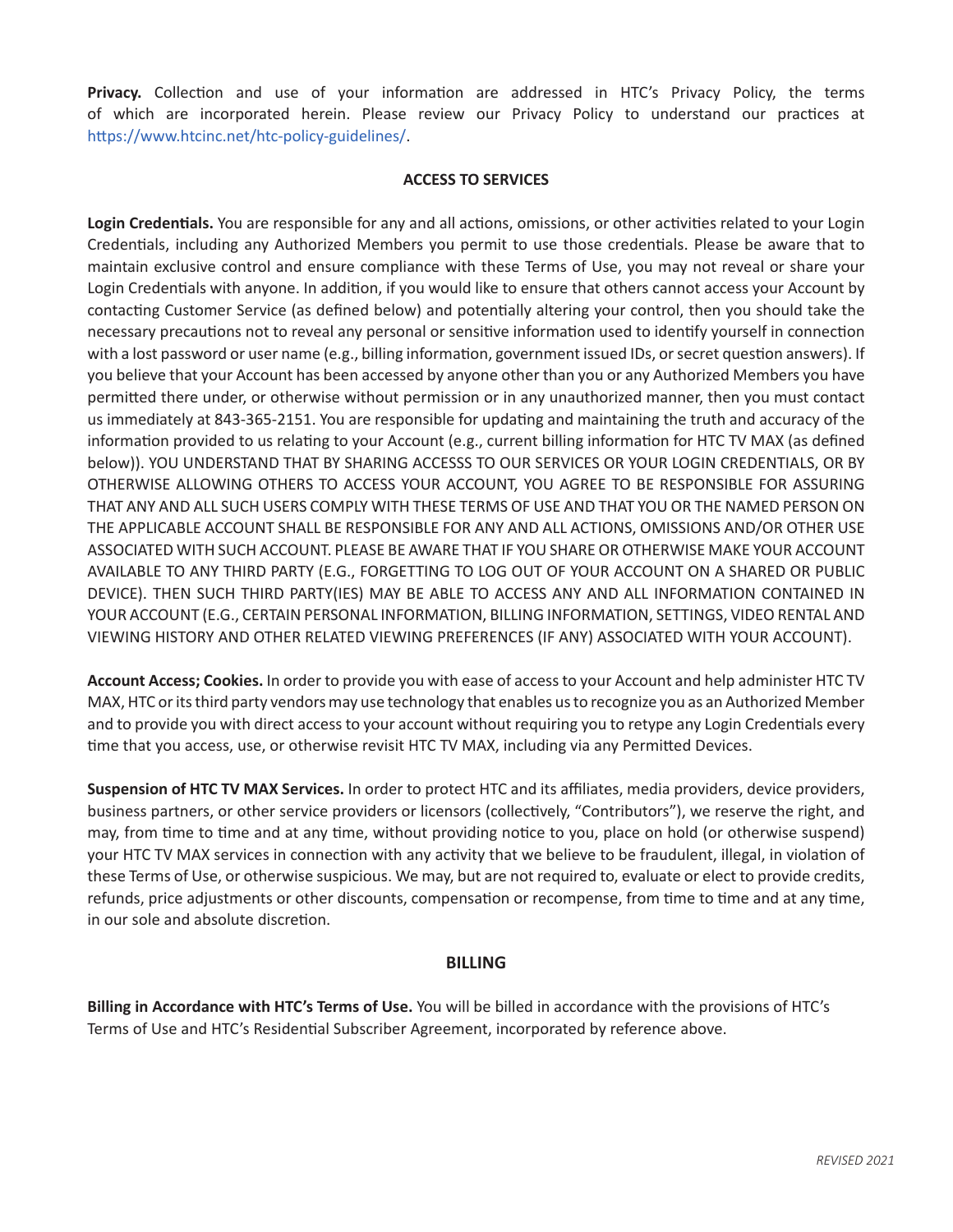**No Returns, Credits, or Refunds.** YOU UNDERSTAND AND AGREE THAT PAYMENTS ARE NONREFUNDABLE. WE ARE NOT OBILIGATED, AND YOU ARE NOT ENTITLED AND HEREBY WAIVE ANY RIGHT, TO ANY CREDIT, REFUND, PRICE ADJUSTMENT OR ANY OTHER DISCOUNT, COMPENSATION OR RECOMPENSE FOR ANY PARTIALLY USED OR UNUSED SERVICE (E.G., TRANSACTIONAL SERVICES NOT DOWNLOADED OR FULLY VIEWED. Although not required or obligated, we reserve the right to evaluate or elect to provide credits, refunds, price adjustments or other discount, compensation or recompense, from time to time, and at any time, in our sole and absolute discretion; provided that any such elections to offer any such credits, refund, prices adjustment or other discount, compensation or recompense in one instance does not entitle you to the same or any such benefit in the future for similar or unrelated instances, nor does it create any obligation whatsoever for us to offer such benefit to you or any other user in connection with any past, present, or future request, under any circumstances whatsoever.

**Termination or Suspension by HTC TV MAX.** HTC TV MAX may at any time, under certain circumstances and without prior notice, immediately terminate or suspend all or a portion of your account and/or access to the Service. Cause for such termination shall include: (a) violations of this Agreement or any other policies or guidelines that are referenced herein and/or posted on the Service; (b) a request by you to cancel or terminate your account; (c) a request and/or order from law enforcement, a judicial body, or other government agency; (d) where provision of the Service to you is or may become unlawful; (e) unexpected technical or security issues or problems; (f) your participation in fraudulent or illegal activities; or (g) failure to pay any fees owed by you in relation to the Service. Any such termination or suspension shall be made by HTC TV MAX in its sole discretion and HTC TV MAX will not be responsible to you or any third party for any damages that may result or arise out of such termination or suspension of your account and/or access to the Service. In addition, HTC TV MAX reserves the right to modify or terminate the Service (or any part thereof), for any other reason in its sole discretion either temporarily or permanently.

**Restarting Your HTC TV MAX Service.** If you do not make timely payment for your HTC TV MAX service, we may disconnect, suspend, limit, or terminate your access to HTC TV MAX, and in such event, we will be immediately and forever wholly relieved from any and all of our duties and obligations to you under these Terms of Use. If your Account is disconnected for non-payment, or for any other reason whatsoever, then HTC may require that you pay, and you agree to pay, any amount due (regardless of how long outstanding, and including all past due charges and all outstanding balances accrued through the date of such disconnection), plus a restoration fee, before we reconnect your access to HTC TV MAX. We are not obligated to reconnect your access to HTC TV MAX. If your HTC TV MAX service is disconnected, suspended, limited, or terminated. Unless required by applicable law, deposits will not be held segregated from other funds and will not earn or accrue interest.

**Effects of Termination.** Upon termination of your account you will lose access to the Service and any portions thereof, including, but not limited to, your Content which may include any Network DVR recordings.

## **CUSTOMER SERVICES AND RELATED COMMUNICATIONS**

**Customer Support Service.** HTC may elect to provide Account support services or other assistance in connection with your Account ("Customer Service(s)"). The levels, methods and availability of our Customer Service offered is determined by us, in our sole and absolute discretion and may include service fee; we have no obligation to provide any Customer Service whatsoever in connection with HTC TV MAX. If we make available or otherwise provide Customer Service, then such Customer Services is considered part of HTC TV MAX for the purposes of these Terms of Use, including any and all restrictions, disclaimers, and limitations herein.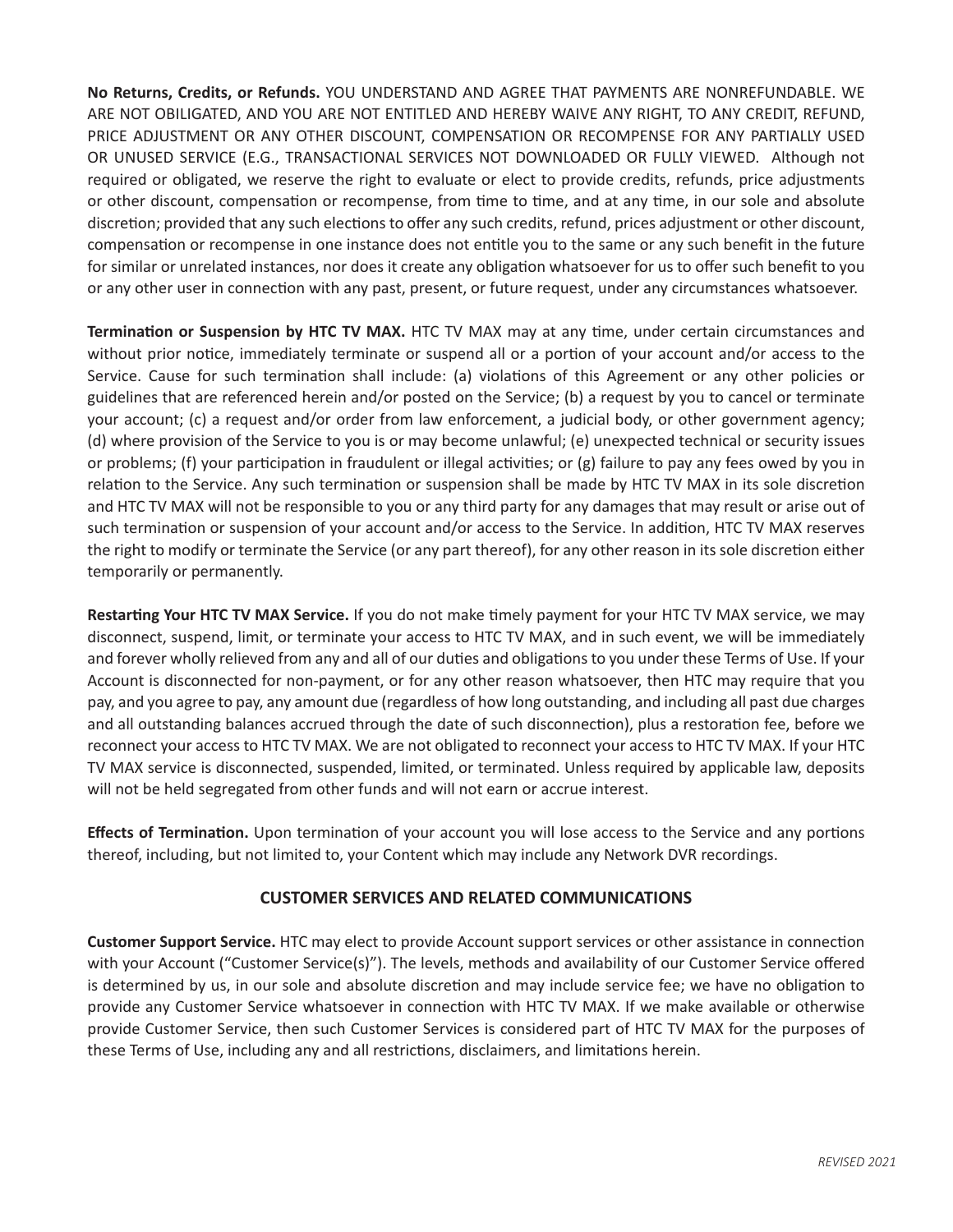**Communications.** By signing up for HTC TV MAX, you hereby consent to receive electronic communications from us and other Contributors related to such account and HTC TV MAX. These communications may involve sending emails to the email address you provided during registration, or delivering electronic communications via your Account, and will include notices about your Account (e.g., payment authorizations, password or payment method changes, confirmation emails, notices and other similar or transactional information related to such account); these communications are part of HTC TV MAX and your relationship with us. You agree that any notice, agreements, disclosures, or other communications that we send to you electronically, as described herein, will satisfy any legal communication requirements (e.g., that such communications be in writing and through an appropriate method). You also consent to receiving other electronic communications from us, such as newsletters about new HTC TV MAX features and content special offers, promotional announcements, and member surveys. If you no longer want to receive certain non-transactional communications via email, please contact Customer Service at 843-365-2151 to indicate that you would like to be removed from future, similar non-transactional communications.

# **INTELLECTUAL PROPERTY**

**Ownership.** You acknowledge that the Service and Software are and shall remain the sole and exclusive property of HTC, and that HTC shall own all right, title and interest therein, together with all trademark, trade secret, copyright, and other intellectual property rights therein, foreign and domestic. You further agree that the Service and Software contain proprietary and confidential information that is protected by applicable intellectual property and other laws, including but not limited to copyright. You agree that you will not use such proprietary information or materials in any way whatsoever except for use of the Service in compliance with this Agreement. No portion of the Service may be reproduced in any form or by any means, except as expressly permitted in these terms.

**HTC Property.** HTC, including any and all content made available in connection with your access and use of HTC TV MAX, is protected by domestic and international copyright, trade secret, trademark, and other intellectual property laws.

**Reporting Claims.** If you have a reasonable belief that your or any other's protected works have been reproduced or distributed in a way that constitutes copyright infringement, or are otherwise aware of any content available in connection with HTC TV MAX that may be infringing, violating, or otherwise misappropriating your rights or such other party's rights, then please notify us immediately in writing at the address specified in HTC's Privacy Policy found at [https://www.htcinc.net/htc-policy-guidelines/.](https://www.htcinc.net/htc-policy-guidelines/)

## **DISCLAIMER OF WARRANTIES**

YOU EXPRESSLY UNDERSTAND AND AGREE THAT:

ALL HTC TV MAX SERVICES WILL BE PROVIDED IN ACCORDANCE WITH THE WARRANTY PROVISIONS CONTAINED IN THE HTC's SUBSCRIBER AGREEMENT(s) FOUND AT [www.htcinc.net](http://www.htcinc.net).

CERTAIN OF OUR SERVICES MAY REQUIRE THE USE OF ADDITIONAL DATA, AND THAT ANY INCREASED COSTS, FEES, OR OTHER AMOUNTS DUE TO BE PAID BY YOU AS A RESULT OF ANY INCREASE IN USAGE (E.G., USAGE OF DATA) IN CONNECTION WITH THE SERVICES WILL BE YOUR SOLE RESPONSIBILITY.

WE HEREBY DISCLAIM ANY, AND YOU AGREE THAT WE HAVE, NO OBLIGATION WHATSOEVER TO REPLACE OR SUPPLEMENT ANY SERVICES, PACKAGE OF SERVICES, OR PORTION OF ANY SERVICE(S) THAT WE CHANGE.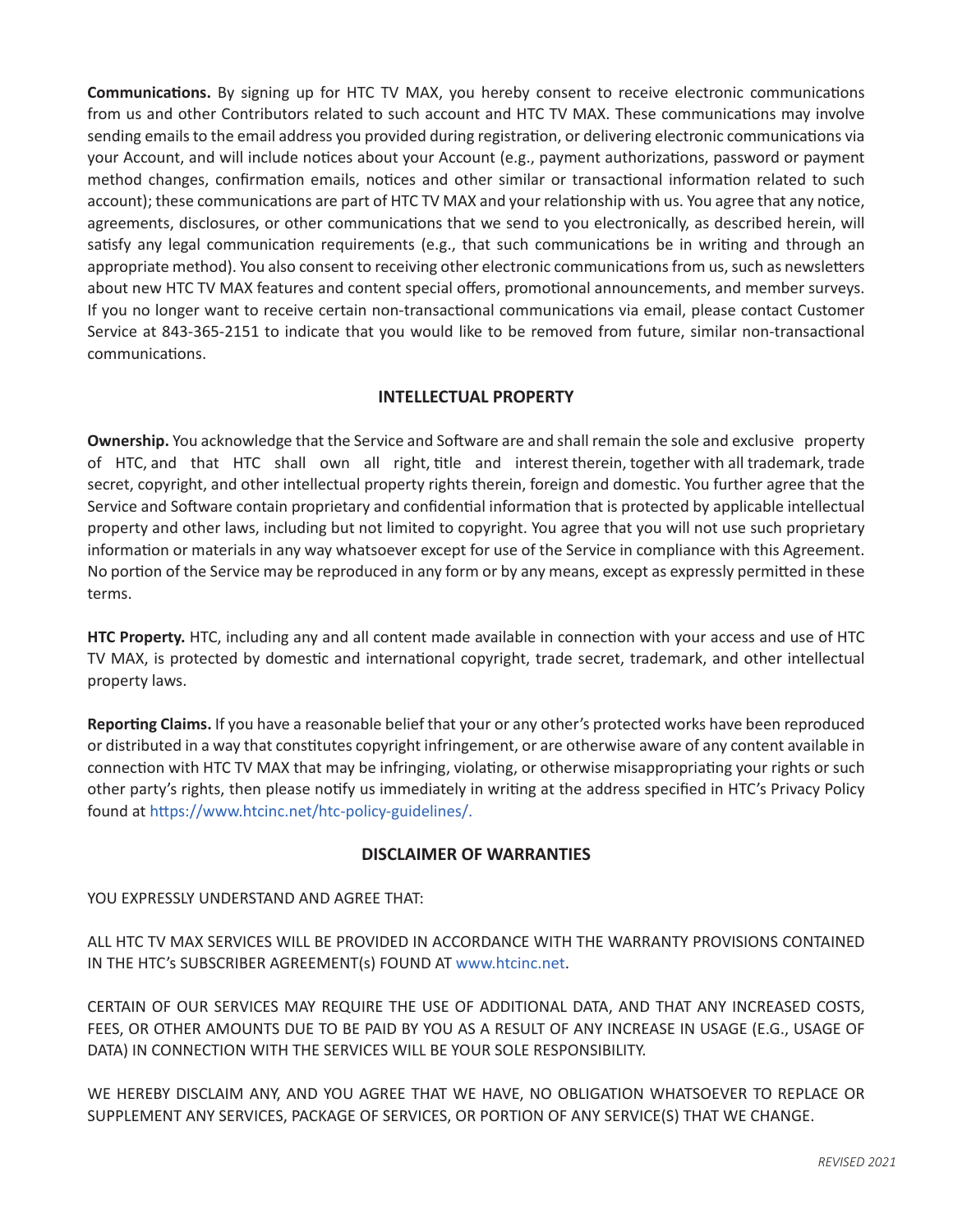WE ARE NOT OBLIGATED, AND YOU ARE NOT ENTITLED AND HEREBY WAIVE ANY RIGHT, TO ANY CREDIT, REFUND, PRICE ADJUSTMENT, OR ANY OTHER DISCOUNT, COMPENSATION OR RECOMPENSE FOR ANY AMOUNT PAID BY YOU TO RECEIVE REPLACEMENT, SUPPLEMENTAL OR ALTERNATE SERVICES, PACKAGES OR SERVICES AND/OR PORTION OF SERVICES AS A RESULT OF ANY CHANGE.

ANY MEDIA, SOFTWARE OR OTHER MATERIAL OR CONTENT DOWNLOADED, STREAMED OR OTHERWISE OBTAINED THROUGH USE OF OUR SERVICES IS DONE AT YOUR OWN DISCRETION AND RISK. YOU WILL BE SOLELY RESPONSIBLE FOR ANY DAMAGE TO YOUR TELEVISION, RECEIVER, DEVICE OR OTHER HARDWARE, OR LOSS OF DATA THAT RESULTS FROM THE DOWNLOAD, STREAMING OR OBTAINING OF ANY SUCH MEDIA SOFTWARE OR OTHER MATERIAL OR CONTENT. NEITHER HTC NOR ANY OTHER CONTRIBUTOR ASSUMES ANY RESPONSIBILITY, AND WILL NOT BE LIABLE FOR ANY DAMAGES TO, OR VIRUSES THAT MAY INFECT, CORRUPT, OR OTHERWISE HARM ANY OF YOUR PROPERTY OR THE PROPERTY OF ANY THIRD PARTY, INCLUDING YOUR SOFTWARE, DEVICE OR OTHER HARDWARE.

NO ADVICE OR INFORMATION, WHETHER ORAL OR WRITTEN, OBTAINED BY YOU FROM HTC OR THE OTHER CONTRIBUTORS, OR VIA YOUR ACCOUNT OR USE OF THE SERVICES WILL CREATE ANY WARRANTY NOT EXPRESSLY STATED IN THESE TERMS OF USE.

# **LIMITATIONS OF LIABILITY**

**Warranty.** ALL HTC TV MAX SERVICES WILL BE PROVIDED IN ACCORDANCE WITH THE WARRANTY PROVISIONS CONTAINED IN THE HTC's RESIDENTIAL SUBSCRIBER AGREEMENT FOUND AT [www.htcinc.net](http://www.htcinc.net).

**Force Majeure.** WITHOUT LIMITING THE GENERALITY OF ANY OTHER APPLICABLE TERMS AND CONDITIONS, NEITHER HTC NOR ANY OTHER CONTRIBUTORS WILL BE LIABLE TO YOU FOR ANY FAILURE TO PERFORM THAT IS CAUSED BY OR OTHERWISE RESULTS FROM ANY ACTS OF GOD, FIRES, EARTHQUAKES, FLOODS, POWER OR TECHNICAL FAILURE, FIBER CUTS, SERVER, INTERNET, SATELLITE OR UPLINK FAILURE, ACTS OF ANY GOVERNMENTAL BODY OR ANY OTHER CAUSE BEYOND OUR REASONABLE CONTROL.

**Limitation of Liability.** SERVICE PROVIDER AND ITS AFFILIATES, SUBSIDIARIES, OFFICERS, DIRECTORS, EMPLOYEES, AGENTS, THIRD PARTY SERVICE PROVIDERS, PARTNERS AND LICENSORS SHALL NOT BE LIABLE FOR ANY INDIRECT, INCIDENTAL, SPECIAL OR CONSEQUENTIAL DAMAGES INCURRED BY YOU OR ANY THIRD PARTY, UNDER ANY THEORY OF LIABILITY, INCLUDING LOSS OF PROFITS, REVENUE, DATA OR USE, AND INCLUDING THE COST OF PROCURING SUBSTITUTE GOODS, EVEN IF SERVICE PROVIDER HAS BEEN ADVISED OF THE POSSIBILITY OF SUCH DAMAGES. IN NO EVENT SHALL THE AGGREGATE LIABILITY OF SERVICE PROVIDER, ITS AFFILIATES, SUBSIDIARIES, OFFICERS, DIRECTORS, EMPLOYEES, AGENTS, THIRD PARTY SERVICE PROVIDERS, PARTNERS AND LICENSORS ARISING OUT OF YOUR USE OF THE SERVICE OR OTHERWISE UNDER THIS AGREEMENT FOR ANY DAMAGES, UNDER ANY THEORY OF LIABILITY, EXCEED ONE MONTH'S SUBSCRIPTION FEE FOR THE SERVICE. BECAUSE SOME JURISDICTIONS DO NOT ALLOW THE EXCLUSION OR LIMITATION OF LIABILITY FOR CONSEQUENTIAL OR INCIDENTAL DAMAGES, THE ABOVE LIMITATION MAY NOT APPLY TO YOU.